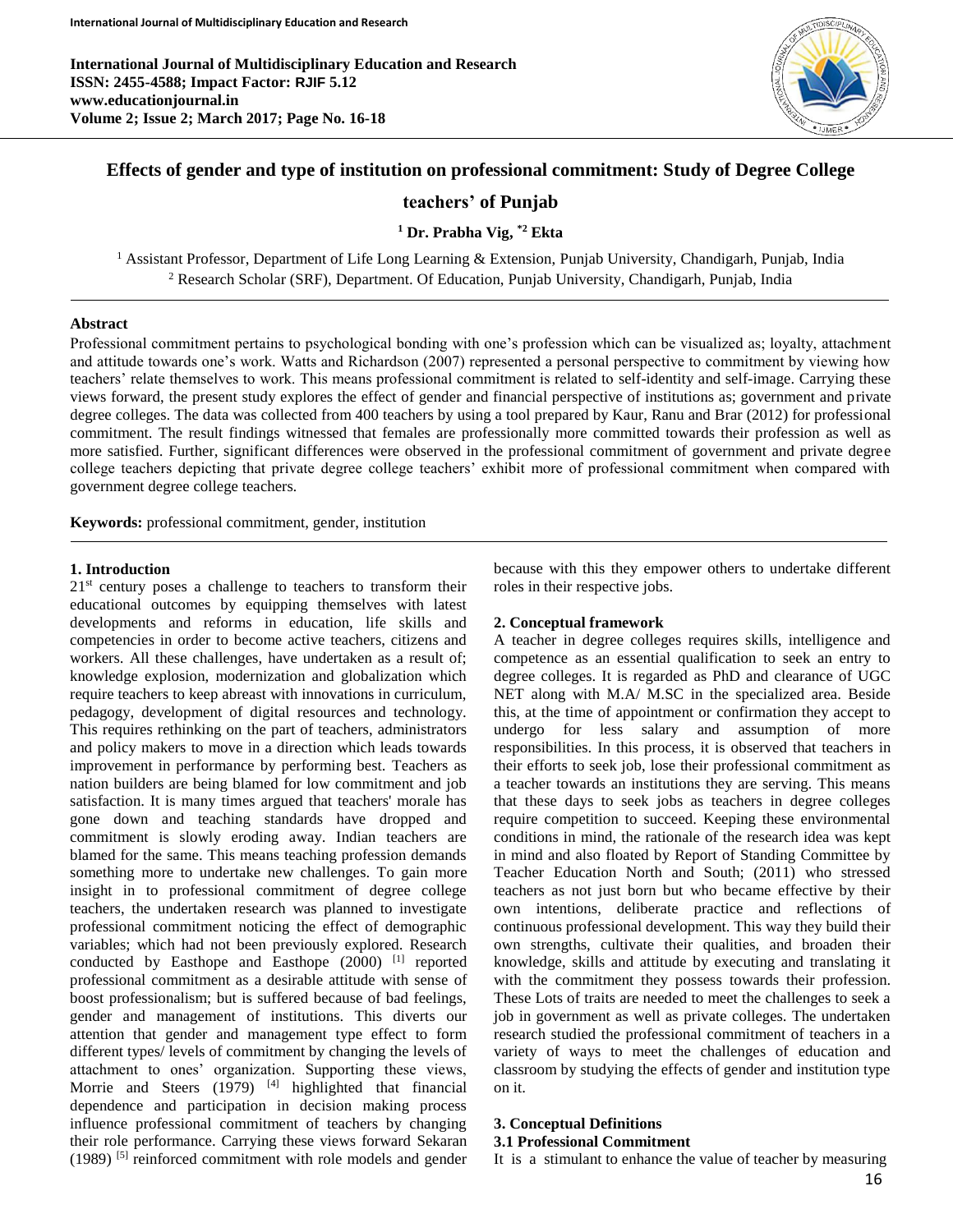its learning process, his/her contribution towards society, attaining excellence and way to approach basic human values in accordance to rules, norms and code of ethics laid for teaching profession.

### **4. Objectives of the study**

- 1. To study and compare the professional commitment of teachers' working in Government and Private degree colleges of Punjab.
- 2. To compare professional commitment of teachers' on the basis of gender.

### **5. Methodology**

## **5.1 Research Design**

For the undertaken study, gender and nature of institutions are considered as independent variables and professional commitment as dependent variable. The descriptive survey method was used to conduct the study. Comparison of Punjab degree college teachers was made on the basis of gender and financial nature of institutions that is; public and private.

## **5.2 Population and Sample**

Four districts were identified to collect data from Punjab state viz; Muktsar, Moga, Fridkot and Ferozpur. A sample of 400 degree college teachers was withdrawn from the degree colleges situated in these districts which included 200 male and 200 female degree college teachers. Participation was voluntary. The teachers were randomly drawn from identified colleges on the basis of their financial representations as; Government and Private.

## **6. Research Instrument**

Professional Commitment Scale for Teachers by Kaur, Ranu and Brar (2012)<sup>[3]</sup>.

## **7. Statistical Techniques Used**

Following techniques were employed to give meaning to the

collected data:

- 1. Descriptive statistical techniques such as; Mean, Median, Mode, Standard Deviation employed to determine the nature of the distribution of scores of variables.
- 2. Differential analysis by using the t-test to analyze gender and institution differences.

## **8. Data Analysis, Interpretation and Discussion**

The complex existing data was breakdown in to simplest parts according to the objectives laid down understudy.

### **8.1 Comparison of Professional Commitment of Teachers on the Basis of Institutions**

**Table 1.1:** Means, SD and t-ratio of government and private college teachers (N=400) on professional commitment

| Group                     | N   | M      | <b>SD</b> | <b>SEM</b> | <b>SED</b> | t-ratio   |
|---------------------------|-----|--------|-----------|------------|------------|-----------|
| Govt. $(I)$               | 200 | 162.22 | 21.467    | 1.518      | 2.018      | $5.333**$ |
| $\Gamma$ Private (II)     | 200 | 172.99 | 18.800    | 1.330      |            |           |
| Significant at 0.01 level |     |        |           |            |            |           |

Table 1.1 gives an overview of the degree college teachers' summary statistics for the scores on professional commitment. Group (I) government and group (II) private degree college teachers. The value of mean score for professional commitment reflects that private college teachers have scored higher on the mean score than Government College teachers. Thus, leading us to infer that private degree college teachers assumed more with professional commitment while discharging their duties when compared with government college teachers. Beside this, it is specified that significant differences exists in professional commitment between the two degree college teachers. To specify more, t-ratio for the difference between the mean of two were calculated, which is 5.333 significant at 0.01 level. This led us to conclude that the parameters of institution type (government and private) made a change or difference among degree college teachers' professional commitment.

## **8.2 Comparison of Professional Commitment of Teachers on the Basis of Gender / Males**

**Table 1.2:** Means, SD and t-ratio of Male of Government and Private Degree College Teachers (N=200) on Professional Commitment

| Group           |     |        | SD       | <b>SEM</b> | SED     | t-ratio   |
|-----------------|-----|--------|----------|------------|---------|-----------|
| Government Male | 100 | 154.37 | 19.66469 | 1.96647    | 2.71709 | $4.126**$ |
| Private Male    | 100 | 165.58 | 18.74991 | 1.87499    |         |           |

The above said table depicts the mean scores of Male Government and Private Degree college teachers as; 154.37 and 165.38 respectively. In the light of these scores it can be interpreted that the scores of professional commitment for the group (I) government varies from the group (II); that is private degree college teachers. Further the value of mean score reflects that private male teachers have scored higher than the mean score of government male teachers.

Leading us to infer that, commitment was related at significant level with private male teachers than government college male teachers. Further the significant t ratio for the differences between the mean is; 4.126 significant at 0.01 level which represents that male private degree college teachers assume their teaching- learning responsibilities with better zeal and commitment when compared with government male teachers.

### **8.3 Comparison of Professional Commitment of Teachers on the Basis of Gender / Females**

**Table 1.3:** Means, SD and t-ratio of Female of Government and Private College Teachers (N=200) on Professional

Commitment

| Group        |     | М      | SD       | SEM     | <b>SED</b> | t-ratio   |
|--------------|-----|--------|----------|---------|------------|-----------|
| Govt. (gf)   | 100 | 170.08 | 20.36916 | 2.03692 | 2.57488    | $4.004**$ |
| Private (pf) | 100 | 80.39  | 15.75116 | 1.57512 |            |           |